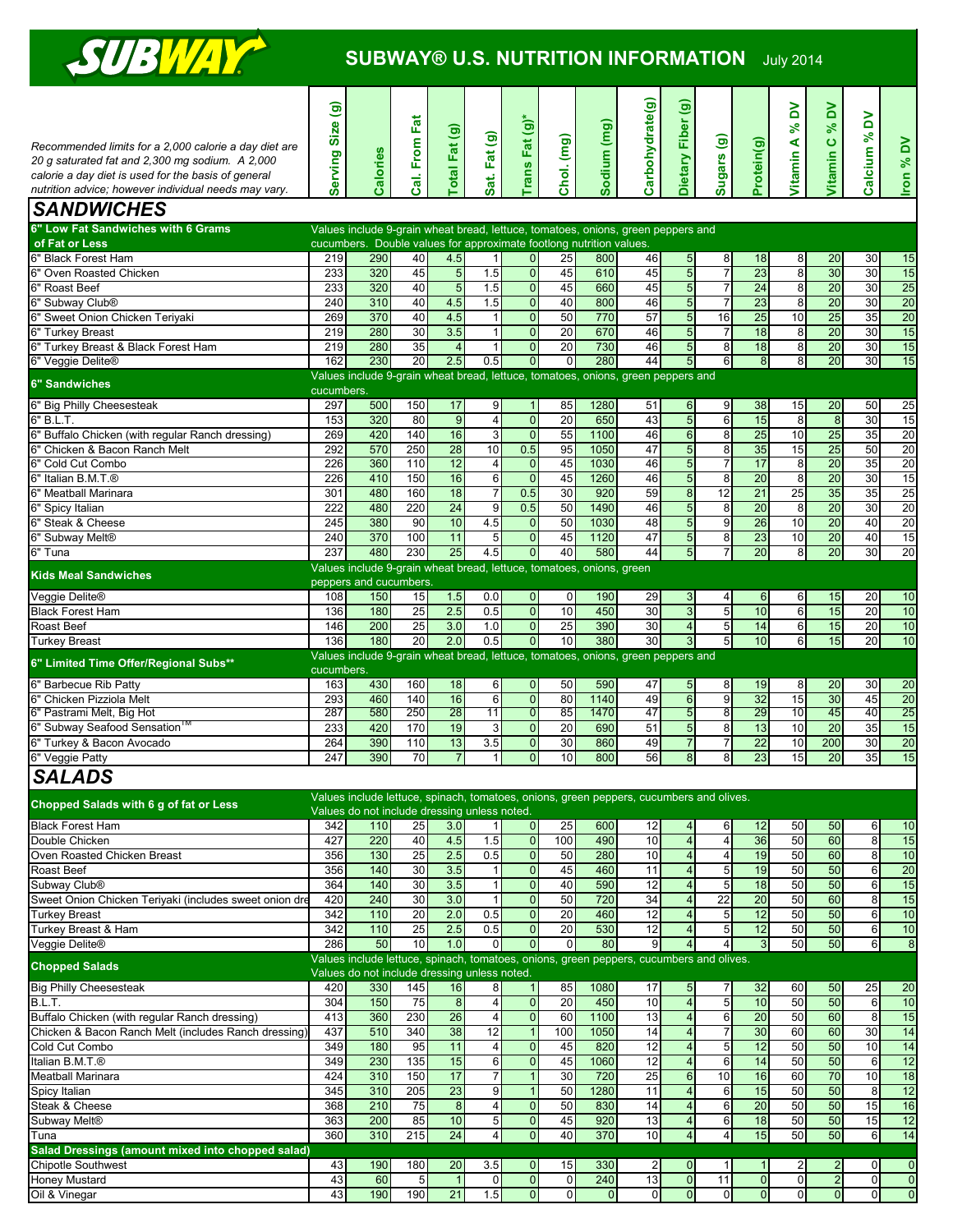|                                                                                |                  |                                                             |                       |                                  |                                    |                                  |                       |              |                       | $\widehat{\mathbf{e}}$           |                                   |                            |                                  |                                           |                               |                                  |
|--------------------------------------------------------------------------------|------------------|-------------------------------------------------------------|-----------------------|----------------------------------|------------------------------------|----------------------------------|-----------------------|--------------|-----------------------|----------------------------------|-----------------------------------|----------------------------|----------------------------------|-------------------------------------------|-------------------------------|----------------------------------|
|                                                                                | ම                |                                                             |                       |                                  |                                    |                                  |                       |              | Carbohydrate(g)       |                                  |                                   |                            | λd<br>$\mathcal{S}^{\mathbf{c}}$ | δ<br>ಸ್                                   | λď                            |                                  |
| Recommended limits for a 2,000 calorie a day diet are                          | Size             |                                                             | Cal. From Fat         | Total Fat (g)                    | Fat (g)                            | Trans Fat (g)*                   |                       | Sodium (mg)  |                       | Dietary Fiber                    |                                   |                            | ⋖                                |                                           | $\infty$                      |                                  |
| 20 g saturated fat and 2,300 mg sodium. A 2,000                                | Serving          | Calories                                                    |                       |                                  |                                    |                                  | Chol. (mg)            |              |                       |                                  | Sugars (g)                        | Protein(g)                 | Vitamin                          | Vitamin <sub>C</sub>                      | Calcium                       | <b>Iron % DV</b>                 |
| calorie a day diet is used for the basis of general                            |                  |                                                             |                       |                                  | Sat.                               |                                  |                       |              |                       |                                  |                                   |                            |                                  |                                           |                               |                                  |
| nutrition advice; however individual needs may vary.                           |                  |                                                             |                       |                                  |                                    |                                  |                       |              |                       |                                  |                                   |                            |                                  |                                           |                               |                                  |
| Ranch<br>Sweet Onion                                                           | 43<br>43         | 220<br>80                                                   | 210<br>5 <sup>1</sup> | 23<br>$\overline{0}$             | 3.5<br>$\Omega$                    | $\overline{0}$<br>$\overline{0}$ | 10<br>$\Omega$        | 400<br>170   | $\overline{2}$<br>18  | $\mathbf 0$<br>$\overline{0}$    | $\overline{2}$<br>16              | $\overline{0}$<br>$\Omega$ | $\mathbf 0$<br>$\overline{0}$    | $\overline{0}$<br>$\overline{2}$          | $\mathbf 0$<br>$\overline{0}$ | $\overline{0}$<br>$\overline{0}$ |
| <b>BREAKFAST &amp; PIZZA</b>                                                   |                  |                                                             |                       |                                  |                                    |                                  |                       |              |                       |                                  |                                   |                            |                                  |                                           |                               |                                  |
| Egg White on 3" Flatbreads                                                     |                  | Values include 3" Flatbread, egg white and cheese.          |                       |                                  |                                    |                                  |                       |              |                       |                                  |                                   |                            |                                  |                                           |                               |                                  |
| Egg White & Cheese                                                             | 91               | 170                                                         | 45                    | $\overline{5}$                   | 1.5                                | $\overline{0}$                   | 5                     | 490          | 21                    | 1                                | 1                                 | 9                          | $\overline{2}$                   | $\overline{0}$                            | 30                            | 8                                |
| Egg White & Cheese (with ham)                                                  | 106              | 180                                                         | 50                    | 5                                | 2.0                                | $\overline{0}$                   | 10                    | 620          | $\overline{22}$       | $\overline{1}$                   | $\mathbf{1}$                      | 12                         | $\overline{2}$                   | $\overline{0}$                            | $\overline{30}$               | $\bf 8$                          |
| Bacon, Egg White & Cheese                                                      | 96               | 190                                                         | 60                    | $\overline{7}$                   | 2.5                                | $\overline{0}$                   | 10                    | 580          | 21                    | $\mathbf{1}$                     | $\mathbf{1}$                      | 11                         | $\overline{2}$                   | $\overline{0}$                            | 30                            | $\overline{8}$                   |
| Mega Melt**<br>Sausage, Egg White & Cheese**                                   | 124<br>120       | 260<br>240                                                  | 110<br>95             | 12<br>10                         | 4.5<br>4.0                         | $\overline{0}$<br>$\overline{0}$ | $\overline{25}$<br>20 | 840<br>740   | $\overline{22}$<br>22 | $\overline{1}$<br>$\overline{1}$ | $\mathbf{1}$<br>$\mathbf{1}$      | 16<br>14                   | $\overline{2}$<br>$\overline{2}$ | $\mathbf 0$<br>$\overline{0}$             | 30<br>30                      | 10<br>10                         |
| Steak, Egg White & Cheese                                                      | 108              | 190                                                         | 55                    | $\boldsymbol{6}$                 | 2.0                                | $\overline{0}$                   | 15                    | 620          | 22                    | $\mathbf{1}$                     | 1                                 | 13                         | $\overline{2}$                   | $\overline{0}$                            | 30                            | 10                               |
| Turkey, Egg White & Cheese**                                                   | 106              | 180                                                         | 45                    | 5                                | 2.0                                | $\overline{0}$                   | 10                    | 580          | 22                    | $\mathbf{1}$                     | $\mathbf{1}$                      | 12                         | $\overline{2}$                   | $\overline{0}$                            | 30                            | $\overline{8}$                   |
| <b>Regular Egg on 3" Flatbreads</b>                                            |                  | Values include 3" Flatbread, regular egg and cheese.        |                       |                                  |                                    |                                  |                       |              |                       |                                  |                                   |                            |                                  |                                           |                               |                                  |
| Egg & Cheese<br>Egg & Cheese (with ham)                                        | 91<br>106        | 190<br>200                                                  | 60<br>70              | $\overline{7}$<br>8              | 2.5<br>2.5                         | $\overline{0}$<br>$\mathbf{0}$   | 115<br>120            | 460<br>590   | 21<br>$\overline{22}$ | $\mathbf{1}$<br>$\overline{1}$   | $\overline{2}$<br>$\overline{2}$  | 9<br>12                    | $\overline{4}$<br>$\overline{4}$ | $\overline{0}$<br>$\overline{0}$          | 20<br>20                      | 10<br>10                         |
| Bacon, Egg & Cheese                                                            | 96               | 210                                                         | 80                    | 9                                | 3.5                                | $\overline{0}$                   | 120                   | 560          | $\overline{21}$       | $\overline{1}$                   | $\overline{a}$                    | 11                         | 4                                | $\overline{0}$                            | $\overline{20}$               | 10                               |
| Mega Melt**                                                                    | 124              | 280                                                         | 130                   | 14                               | 6                                  | $\overline{0}$                   | 135                   | 810          | $\overline{22}$       | $\mathbf{1}$                     | $\overline{2}$                    | 16                         | $\overline{4}$                   | $\overline{0}$                            | 20                            | 10                               |
| Sausage, Egg & Cheese**                                                        | 120              | 260                                                         | 110                   | 13                               | 4.5                                | $\overline{0}$                   | 130                   | 720          | 22                    | $\mathbf{1}$                     | $\overline{\mathbf{c}}$           | 14                         | $\overline{4}$                   | $\overline{0}$                            | 20                            | 10                               |
| Steak, Egg & Cheese                                                            | 108              | 210<br>200                                                  | 70<br>70              | $\overline{8}$<br>$\overline{8}$ | 3.0                                | $\overline{0}$<br>$\mathbf 0$    | 125<br>120            | 590<br>560   | 22<br>22              | $\mathbf{1}$<br>$\mathbf{1}$     | $\overline{a}$                    | 13<br>12                   | $\overline{4}$                   | $\overline{0}$                            | 20<br>$\overline{20}$         | 10<br>10                         |
| Turkey, Egg and Cheese**<br>6" Omelet Sandwich (with Eqq White)                | 106              | Values include 9-grain wheat bread, egg white and cheese.   |                       |                                  | 2.5                                |                                  |                       |              |                       |                                  | $\overline{a}$                    |                            | $\overline{4}$                   | $\mathbf 0$                               |                               |                                  |
| 6" Egg White & Cheese                                                          | 174              | 320                                                         | 70                    | 8                                | 3                                  | $\mathbf{0}$                     | 10                    | 910          | 44                    | $\overline{4}$                   | 5                                 | 19                         | 4                                | 0                                         | 60                            | 15                               |
| 6" Egg White & Cheese (with Ham)                                               | $\overline{203}$ | 350                                                         | 80                    | $\overline{9}$                   | $\overline{4}$                     | $\overline{0}$                   | $\overline{25}$       | 1170         | 45                    | $\overline{4}$                   | 6                                 | 24                         | $\overline{4}$                   | $\overline{0}$                            | 60                            | 15                               |
| 6" Bacon, Egg White & Cheese                                                   | 184              | 370                                                         | 100                   | 11                               | 5                                  | $\overline{0}$                   | $\overline{20}$       | 1090         | 45                    | $\overline{4}$                   | 5                                 | 23                         | $\overline{4}$                   | $\overline{0}$                            | 60                            | 15                               |
| 6" Mega Melt**<br>6" Sausage, Egg White & Cheese**                             | 241<br>231       | 510<br>460                                                  | 200<br>170            | $\overline{22}$<br>19            | 9<br>8                             | $\overline{0}$<br>$\overline{0}$ | 55<br>45              | 1610<br>1430 | 46<br>45              | $\overline{4}$<br>$\overline{4}$ | 6<br>$\overline{5}$               | 32<br>29                   | $6 \,$<br>6                      | $\overline{0}$<br>$\overline{0}$          | 60<br>60                      | 20<br>20                         |
| 6" Steak, Egg White & Cheese                                                   | 217              | 390                                                         | 90                    | 10                               | 4                                  | $\overline{0}$                   | 35                    | 1240         | 47                    | 4                                | 6                                 | 28                         | $\overline{4}$                   | $\overline{0}$                            | 60                            | 20                               |
| 6" Turkey, Egg White and Cheese**                                              | 203              | 350                                                         | 70                    | 8                                | 3 <sup>1</sup>                     | $\overline{0}$                   | 20                    | 1100         | 45                    | 4                                | 5                                 | 24                         | 4                                | 0                                         | 60                            | 15                               |
| 6" Omelet Sandwiches (with Regular Egg)                                        |                  | Values include 9-grain wheat bread, regular egg and cheese. |                       |                                  |                                    |                                  |                       |              |                       |                                  |                                   |                            |                                  |                                           |                               |                                  |
| 6" Egg & Cheese<br>6" Egg & Cheese (with Ham)                                  | 174<br>203       | 360<br>390                                                  | 110<br>120            | 12<br>13                         | 4.5<br>5                           | $\overline{0}$<br>$\overline{0}$ | 230<br>240            | 860<br>1120  | 44<br>45              | 5<br>$\overline{5}$              | 6<br>$\overline{7}$               | 19<br>24                   | 8<br>$\overline{\mathbf{S}}$     | $\overline{0}$<br>$\overline{0}$          | 40<br>40                      | 20<br>20                         |
| 6" Bacon, Egg & Cheese                                                         | 184              | 410                                                         | 140                   | 16                               | 6                                  | $\overline{0}$                   | 240                   | 1050         | 45                    | $\overline{5}$                   | 6                                 | 23                         | 8                                | $\overline{0}$                            | 40                            | 20                               |
| 6" Mega Melt**                                                                 | 240              | 550                                                         | 240                   | $\overline{27}$                  | 10                                 | $\mathbf{0}$                     | 275                   | 1560         | 46                    | $\overline{5}$                   | $\overline{7}$                    | 32                         | 10                               | $\overline{0}$                            | 45                            | 25                               |
| 6" Sausage, Egg & Cheese**                                                     | 231              | 500                                                         | 210                   | 23                               | 9                                  | $\mathbf 0$                      | 265                   | 1380         | 45                    | 5                                | $\overline{7}$                    | 29                         | 10                               | $\overline{0}$                            | 45                            | 20                               |
| 6" Steak, Egg & Cheese<br>6" Turkey, Egg & Cheese**                            | 217<br>203       | 430<br>390                                                  | 130<br>110            | 15<br>13                         | 5<br>5                             | $\overline{0}$<br>$\overline{0}$ | 255<br>240            | 1190<br>1050 | 47<br>45              | $\overline{5}$<br>$\overline{5}$ | $\overline{7}$<br>6               | 28<br>24                   | 8<br>$\overline{\mathbf{S}}$     | $\overline{\mathbf{0}}$<br>$\overline{0}$ | 40<br>40                      | 20<br>20                         |
| Omelet on 6" Flatbread (with Egg White)                                        |                  | Values include 6"                                           |                       |                                  | flatbread, egg white and cheese.   |                                  |                       |              |                       |                                  |                                   |                            |                                  |                                           |                               |                                  |
| Eqq White & Cheese on 6" Flatbread                                             | 183              | 330                                                         | 90                    | 10                               | 3.5                                | $\overline{0}$                   | 10                    | 970          | 42                    | $\overline{2}$                   | $\overline{c}$                    | 19                         | $\overline{4}$                   | $\overline{0}$                            | 60                            | 15                               |
| Egg White & Cheese (with ham) on 6" Flatbread                                  | 211              | 360                                                         | 100                   | 11                               | 3.5                                | $\overline{0}$                   | 25                    | 1230         | 43                    | $\overline{\mathbf{c}}$          | $\mathbf{3}$                      | 23                         | 4                                | $\overline{0}$                            | 60                            | 15                               |
| Bacon, Egg White & Cheese on 6" Flatbread                                      | 192              | 380                                                         | 120                   | 13                               | 5 <sub>5</sub>                     | $\overline{0}$                   | 20                    | 1160         | 43                    | $\overline{2}$                   | $\overline{2}$                    | $\overline{22}$            | $\overline{4}$                   | $\mathbf 0$                               | 60                            | 15                               |
| Mega Melt** on 6" Flatbread<br>Sausage, Egg White & Cheese** on 6" Flatbread   | 249<br>240       | 520<br>470                                                  | 220<br>190            | 24<br>21                         | 10<br>8                            | $\overline{0}$<br>$\overline{0}$ | 55<br>45              | 1680<br>1490 | 44<br>43              | $\overline{2}$<br>2              | 3 <sup>1</sup><br>2               | 32<br>28                   | $6 \mid$<br>61                   | $\overline{0}$<br>$\overline{0}$          | 60<br>60                      | 20<br>20                         |
| Steak, Egg White & Cheese on 6" Flatbread                                      | 225              | 400                                                         | 110                   | 12                               | 4.5                                | $\overline{0}$                   | 35                    | 1300         | 45                    | $\overline{2}$                   | 3                                 | 28                         | $\overline{4}$                   | $\overline{0}$                            | 60                            | 20                               |
| Turkey, Egg White & Cheese on 6" Flatbread**                                   | 211              | 360                                                         | 90                    | 11                               | 3.5                                | $\overline{0}$                   | 20                    | 1160         | 43                    | $\overline{2}$                   | $\overline{a}$                    | 23                         | $\overline{4}$                   | $\overline{0}$                            | 60                            | 15                               |
| Omelet on 6" Flatbread (with Regular Egg)<br>Egg & Cheese on 6" Flatbread      | 183              | Values include 6"                                           | 130                   | 14                               | flatbread, regular egg and cheese. |                                  | 230                   | 920          | 42                    |                                  |                                   |                            |                                  |                                           |                               |                                  |
| Egg & Cheese (with ham) on 6" Flatbread                                        | 211              | 370<br>400                                                  | 140                   | 15                               | 5<br>5                             | $\overline{0}$<br>$\overline{0}$ | 242                   | 1190         | 43                    | 3<br>$\overline{3}$              | 3<br>$\overline{4}$               | 19<br>23                   | 8<br>$\overline{\mathbf{8}}$     | $\overline{0}$<br>$\overline{0}$          | 40<br>40                      | 20<br>20                         |
| Bacon, Egg & Cheese on 6" Flatbread                                            | 192              | 420                                                         | 160                   | 18                               | $\overline{7}$                     | $\overline{0}$                   | 240                   | 1110         | 42                    | $\overline{3}$                   | $\overline{4}$                    | 22                         | 8                                | $\overline{0}$                            | 40                            | 20                               |
| Mega Melt** on 6" Flatbread                                                    | 249              | 560                                                         | 260                   | 29                               | 11                                 | $\overline{0}$                   | 273                   | 1630         | 43                    | $\mathsf 3$                      | $\overline{a}$                    | 32                         | 10                               | $\overline{0}$                            | 45                            | 25                               |
| Sausage, Egg & Cheese** on 6" Flatbread<br>Steak, Eqq & Cheese on 6" Flatbread | 240<br>225       | 510                                                         | 230<br>150            | 25<br>17                         | 9                                  | $\mathbf 0$<br>$\overline{0}$    | 263<br>253            | 1440<br>1250 | 43<br>44              | $\overline{3}$                   | 4                                 | 28<br>28                   | 10                               | $\overline{0}$                            | 45<br>45                      | 20<br>25                         |
| Turkey, Egg & Cheese on 6" Flatbread**                                         | 211              | 440<br>400                                                  | 140                   | 15                               | 6<br>$\overline{5}$                | $\overline{0}$                   | 240                   | 1120         | 43                    | 3<br>3                           | $5\phantom{.0}$<br>$\overline{4}$ | 23                         | 8<br>8 <sup>1</sup>              | $\overline{0}$<br>$\overline{0}$          | 45                            | 20                               |
| <b>Breakfast Sides</b>                                                         |                  |                                                             |                       |                                  |                                    |                                  |                       |              |                       |                                  |                                   |                            |                                  |                                           |                               |                                  |
| Hash Browns**                                                                  | 102              | 210                                                         | 90                    | 10                               | 2.5                                | $\overline{0}$                   | $\mathbf 0$           | 610          | 28                    | 3                                | $\overline{0}$                    | 2 <sub>1</sub>             | $\mathbf{0}$                     | $\overline{O}$                            | $\overline{0}$                | 3                                |
| <b>Flatizza</b>                                                                |                  |                                                             |                       |                                  |                                    |                                  |                       |              |                       |                                  |                                   |                            |                                  |                                           |                               |                                  |
| Cheese<br>Pepperoni                                                            | 157<br>181       | 390<br>500                                                  | 140<br>230            | 16<br>$\overline{26}$            | 8<br>12                            | $\overline{0}$<br>$\overline{0}$ | 35<br>60              | 810<br>1340  | 42<br>43              | $\overline{c}$<br>$\overline{2}$ | 3<br>$\overline{4}$               | 21<br>26                   | 10<br>10                         | $\overline{2}$<br>$\overline{4}$          | 60<br>70                      | 15<br>15                         |
| Spicy Italian                                                                  | 181              | 490                                                         | 220                   | 25                               | 11                                 | $\overline{0}$                   | 60                    | 1290         | 43                    | $\overline{\mathbf{c}}$          | $\overline{a}$                    | 25                         | 10                               | 4                                         | 70                            | 15                               |
| Veggie                                                                         | 191              | 410                                                         | 150                   | 17                               | 8                                  | $\overline{0}$                   | 35                    | 850          | 44                    | 3                                | $\overline{4}$                    | 21                         | 10                               | 25                                        | 70                            | 15                               |
| 8" Pizza**                                                                     |                  |                                                             |                       |                                  |                                    |                                  |                       |              |                       |                                  |                                   |                            |                                  |                                           |                               |                                  |
| Cheese<br>Cheese & Veggies                                                     | 293<br>381       | 680<br>740                                                  | 200<br>230            | 22<br>$\overline{25}$            | 9<br>11                            | $\overline{0}$<br>$\overline{0}$ | 40<br>50              | 1070<br>1270 | 96<br>100             | $\overline{4}$<br>$\overline{5}$ | 7<br>$\overline{9}$               | 32<br>36                   | 25<br>35                         | 4<br>30                                   | 45<br>60                      | 30<br>30                         |
| Pepperoni                                                                      | 323              | 790                                                         | 290                   | 32                               | 13                                 | $\overline{0}$                   | 60                    | 1350         | 96                    | 4                                | 8                                 | 38                         | 30                               | $\overline{4}$                            | 60                            | 30                               |
| Sausage                                                                        | 336              | 820                                                         | 310                   | 34                               | 14                                 | $\overline{0}$                   | $\overline{70}$       | 1420         | 97                    | 4                                | 8                                 | 39                         | 30                               |                                           | 60                            | 30                               |
| <b>BREADS &amp; CONDIMENTS</b>                                                 |                  |                                                             |                       |                                  |                                    |                                  |                       |              |                       |                                  |                                   |                            |                                  |                                           |                               |                                  |
| <b>Breads</b><br>6" Italian (White) Bread                                      | 71               | 200                                                         | 20                    | $\overline{\mathbf{c}}$          | 0.5                                | $\overline{0}$                   | $\mathbf 0$           | 270          | 38                    | $\mathbf{1}$                     | 5                                 | 7                          | $\mathbf{0}$                     | $\overline{0}$                            | 30                            | 15                               |
| 6" 9-Grain Wheat Bread                                                         | 78               | 210                                                         | 20                    | $\overline{2}$                   | 0.5                                | $\overline{0}$                   | $\mathbf 0$           | 270          | 40                    | $\overline{4}$                   | 5                                 | 8                          | $\overline{0}$                   | $\mathbf 0$                               | 30                            | 15                               |
| 6" Parmesan Oregano Bread                                                      | 75               | 220                                                         | 25                    | 2.5                              | 1.0                                | $\overline{0}$                   | $\mathbf 0$           | 420          | 40                    | $\overline{2}$                   | 5                                 | 8                          | $\overline{0}$                   | $\overline{0}$                            | 35                            | 15                               |
| 6" Honey Oat 9-Grain Wheat Bread                                               | 82               | 230                                                         | 20                    | 3                                | 0.5                                | $\overline{0}$                   | 0                     | 280          | 43                    | $\overline{4}$                   | 6                                 | 8                          | $\mathbf{0}$                     | $\overline{0}$                            | 30                            | 15                               |
| 6" Hearty Italian Bread**                                                      | 75               | 210                                                         | 20                    | 2.5                              | 0.5                                | $\overline{0}$                   | $\pmb{0}$             | 270          | 41                    | $\overline{2}$                   | 5                                 | $\overline{7}$             | $\Omega$                         | $\overline{0}$                            | 30                            | 15                               |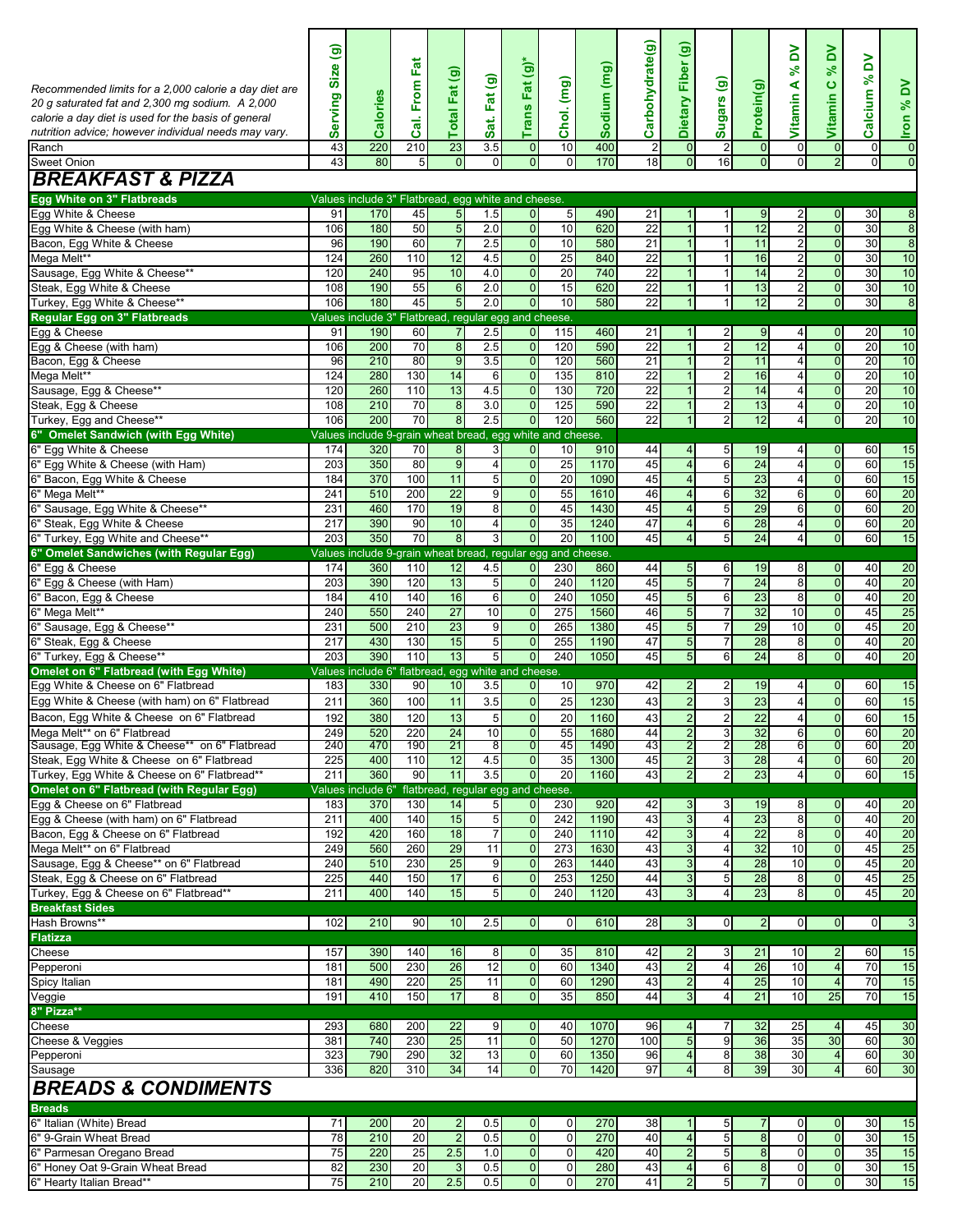| Recommended limits for a 2,000 calorie a day diet are<br>20 g saturated fat and 2,300 mg sodium. A 2,000<br>calorie a day diet is used for the basis of general<br>nutrition advice; however individual needs may vary.<br>6" Monterey Cheddar**<br>6" Italian Herbs & Cheese<br>6" Roasted Garlic**<br>6" Flatbread<br>Mini Italian Bread | $\widehat{\mathbf{e}}$<br>Size<br>Serving<br>82<br>82<br>82<br>87<br>47 | Calories<br>240<br>250<br>230<br>220<br>130 | Cal. From Fat<br>50<br>45<br>25<br>40<br>10 | $\widehat{\mathbf{e}}$<br><b>Total Fat</b><br>6.0<br>5<br>2.5<br>4.5<br>1.5 | Fat (g)<br>Sat.<br>2.5<br>2.5<br>0.5<br>1.0<br>$\overline{0}$ | Fat (g)*<br><b>Trans</b><br>$\overline{0}$<br>$\overline{0}$<br>$\overline{0}$<br>$\overline{0}$<br>$\overline{0}$ | Chol. (mg)<br>10<br>10<br>0<br>$\mathbf 0$<br>$\mathbf 0$ | Sodium (mg)<br>340<br>470<br>1240<br>340<br>180 | Carbohydrate(g)<br>38<br>40<br>45<br>38<br>25 | Fiber (g)<br><b>Dietary</b><br>$\overline{2}$<br>$\overline{2}$<br>$\overline{2}$<br>$\overline{2}$<br>$\mathbf{1}$ | Sugars (g)<br>5<br>5<br>7<br>$\overline{a}$<br>$\mathbf{3}$ | Protein(g)<br>10<br>$\overline{9}$<br>$\bf 8$<br>$\overline{7}$<br>$\overline{5}$ | ≧<br>వి<br>⋖<br>Vitamin<br>$\overline{c}$<br>$\overline{2}$<br>4<br>$\mathbf 0$<br>$\mathbf 0$ | δ<br>వ్<br>$\bullet$<br>Vitamin<br>$\mathbf 0$<br>$\mathbf{0}$<br>45<br>$\overline{0}$<br>$\overline{0}$ | λ<br>$\aleph$<br>Calcium<br>40<br>40<br>35<br>30<br>20 | Iron % DV<br>15<br>15<br>15<br>15<br>$\bf 8$ |
|--------------------------------------------------------------------------------------------------------------------------------------------------------------------------------------------------------------------------------------------------------------------------------------------------------------------------------------------|-------------------------------------------------------------------------|---------------------------------------------|---------------------------------------------|-----------------------------------------------------------------------------|---------------------------------------------------------------|--------------------------------------------------------------------------------------------------------------------|-----------------------------------------------------------|-------------------------------------------------|-----------------------------------------------|---------------------------------------------------------------------------------------------------------------------|-------------------------------------------------------------|-----------------------------------------------------------------------------------|------------------------------------------------------------------------------------------------|----------------------------------------------------------------------------------------------------------|--------------------------------------------------------|----------------------------------------------|
| Mini Wheat Bread<br>Wrap**                                                                                                                                                                                                                                                                                                                 | 52<br>103                                                               | 140<br>310                                  | 10<br>70                                    | 1.5<br>8                                                                    | $\overline{0}$<br>2.5                                         | $\overline{0}$<br>$\overline{0}$                                                                                   | $\mathbf 0$<br>$\pmb{0}$                                  | 180<br>610                                      | 27<br>51                                      | $\mathbf{3}$<br>$\mathbf{1}$                                                                                        | 3<br>$\mathbf 0$                                            | $\overline{5}$<br>$\overline{8}$                                                  | $\mathbf 0$<br>$\mathbf 0$                                                                     | $\overline{0}$<br>$\overline{0}$                                                                         | 20<br>$6 \mid$                                         | $\infty$<br>15                               |
| Sandwich Condiments (amount on 6-inch sandwich)                                                                                                                                                                                                                                                                                            |                                                                         |                                             |                                             |                                                                             |                                                               |                                                                                                                    |                                                           |                                                 |                                               |                                                                                                                     |                                                             |                                                                                   |                                                                                                |                                                                                                          |                                                        |                                              |
| Bacon (2 strips)                                                                                                                                                                                                                                                                                                                           | 9                                                                       | 45                                          | 30                                          | 3.5                                                                         | 1.5                                                           | $\mathbf{0}$                                                                                                       | 10                                                        | 190                                             | $\overline{0}$                                | $\mathbf{0}$                                                                                                        | $\mathbf 0$                                                 | 3                                                                                 | 0                                                                                              | $\mathbf 0$                                                                                              | $\overline{0}$                                         | 0                                            |
| Balsamic Vinaigrette, Low Fat**                                                                                                                                                                                                                                                                                                            | 21                                                                      | $\overline{25}$                             | $\overline{0}$                              | $\mathbf 0$                                                                 | 0.0                                                           | $\overline{0}$                                                                                                     | $\mathbf 0$                                               | 210                                             | 6                                             | $\overline{0}$                                                                                                      | $\overline{\mathbf{A}}$                                     | $\overline{0}$                                                                    | $\overline{0}$                                                                                 | $\overline{0}$                                                                                           | $\overline{0}$                                         | $\mathbf 0$                                  |
| <b>Buffalo Sauce</b>                                                                                                                                                                                                                                                                                                                       | 14                                                                      | 5                                           | $\overline{0}$<br>90                        | $\overline{0}$                                                              | $\overline{0}$                                                | $\overline{0}$                                                                                                     | $\mathbf 0$                                               | 410                                             | $\mathbf{1}$                                  | $\overline{0}$                                                                                                      | $\mathbf 0$                                                 | $\overline{0}$                                                                    | $\overline{4}$                                                                                 | $\overline{0}$                                                                                           | $\overline{0}$                                         | $\overline{2}$                               |
| <b>Chipotle Southwest Sauce</b><br>Honey Mustard Sauce, Fat Free                                                                                                                                                                                                                                                                           | 21<br>$\overline{21}$                                                   | 100<br>30                                   | $\overline{0}$                              | 10<br>$\overline{0}$                                                        | 1.5<br>$\mathbf{0}$                                           | $\overline{0}$<br>$\overline{0}$                                                                                   | 10<br>$\mathbf 0$                                         | 160<br>120                                      | 1<br>$\overline{7}$                           | $\overline{0}$<br>$\overline{0}$                                                                                    | <1<br>6                                                     | $\overline{0}$<br>$\overline{0}$                                                  | $\mathbf 0$<br>$\overline{0}$                                                                  | $\overline{0}$<br>$\overline{0}$                                                                         | $\overline{0}$<br>$\overline{0}$                       | $\overline{0}$<br>$\overline{0}$             |
| Light Mayonnaise (1 T)                                                                                                                                                                                                                                                                                                                     | 15                                                                      | 50                                          | 45                                          | $\overline{5}$                                                              | $\mathbf{1}$                                                  | $\overline{0}$                                                                                                     | 5                                                         | 100                                             | <1                                            | $\overline{0}$                                                                                                      | $\mathbf 0$                                                 | $\overline{0}$                                                                    | 0                                                                                              | $\mathbf{0}$                                                                                             | $\overline{0}$                                         | $\overline{0}$                               |
| Mayonnaise (1 T)                                                                                                                                                                                                                                                                                                                           | 15                                                                      | 110                                         | 110                                         | 12                                                                          | $\overline{\mathbf{c}}$                                       | $\overline{0}$                                                                                                     | 10                                                        | 70                                              | $\mathbf 0$                                   | $\overline{0}$                                                                                                      | $\overline{\mathbf{0}}$                                     | $\overline{0}$                                                                    | $\mathbf 0$                                                                                    | $\mathbf{0}$                                                                                             | $\overline{0}$                                         | $\mathbf 0$                                  |
| Mustard yellow or deli brown (2 tsp.)                                                                                                                                                                                                                                                                                                      | 10                                                                      | 5                                           | 0                                           | $\overline{0}$                                                              | $\overline{0}$                                                | $\overline{0}$                                                                                                     | $\pmb{0}$                                                 | 115                                             | < 1                                           | $\overline{0}$                                                                                                      | $\overline{0}$                                              | $\overline{0}$                                                                    | $\overline{\mathbf{0}}$                                                                        | $\overline{0}$                                                                                           | $\overline{0}$                                         | $\mathbf 0$                                  |
| Olive Oil Blend (1 tsp.)                                                                                                                                                                                                                                                                                                                   | 5.0                                                                     | 45                                          | 45                                          | $\mathbf{5}$                                                                | $\overline{0}$                                                | $\overline{0}$                                                                                                     | $\mathbf 0$                                               | $\overline{0}$                                  | $\mathbf 0$                                   | $\overline{0}$                                                                                                      | $\overline{0}$                                              | $\overline{0}$                                                                    | $\mathbf 0$                                                                                    | $\overline{0}$                                                                                           | $\overline{0}$                                         | $\mathbf 0$                                  |
| Pepperoni, 3 slices                                                                                                                                                                                                                                                                                                                        | 17.7                                                                    | 80                                          | 60                                          | $\overline{7}$                                                              | 2.5                                                           | $\Omega$                                                                                                           | 15                                                        | 400                                             | $\mathbf{1}$                                  | $\overline{0}$                                                                                                      | $\mathbf{1}$                                                | $\overline{4}$                                                                    | $\mathbf 0$                                                                                    | $\Omega$                                                                                                 | $\overline{0}$                                         | $\mathbf 0$                                  |
| <b>Ranch Dressing</b><br>Red Wine Vinaigrette, Fat Free**                                                                                                                                                                                                                                                                                  | 21<br>21                                                                | 110<br>30                                   | 100<br>3                                    | 11<br>$\mathbf{0}$                                                          | 1.5<br>$\overline{0}$                                         | $\overline{0}$<br>$\overline{0}$                                                                                   | 5<br>0                                                    | 200<br>340                                      | 1<br>$6\overline{6}$                          | $\overline{0}$<br>$\overline{0}$                                                                                    | 1<br>ω                                                      | $\overline{0}$<br>$\overline{0}$                                                  | $\mathbf 0$<br>$\mathbf 0$                                                                     | $\overline{0}$<br>$\Omega$                                                                               | $\Omega$<br>$\Omega$                                   | $\overline{0}$<br>$\overline{0}$             |
| Sweet Onion Sauce, Fat Free                                                                                                                                                                                                                                                                                                                | $\overline{21}$                                                         | 40                                          | $\overline{0}$                              | $\bf 0$                                                                     | $\overline{0}$                                                | $\overline{0}$                                                                                                     | 0                                                         | 85                                              | 9                                             | $\overline{0}$                                                                                                      | 8                                                           | $\overline{0}$                                                                    | $\mathbf 0$                                                                                    | $\overline{0}$                                                                                           | $\overline{0}$                                         | $\Omega$                                     |
| Vinegar (1 tsp.)                                                                                                                                                                                                                                                                                                                           | ø                                                                       | $\overline{0}$                              | $\overline{0}$                              | $\overline{0}$                                                              | $\overline{0}$                                                | $\overline{0}$                                                                                                     | $\overline{0}$                                            | $\mathbf{0}$                                    | $\overline{0}$                                | $\overline{0}$                                                                                                      | $\overline{0}$                                              | $\overline{0}$                                                                    | $\overline{0}$                                                                                 | $\overline{0}$                                                                                           | $\overline{0}$                                         | $\overline{0}$                               |
| Vegetables (amount on 6-inch sandwich)                                                                                                                                                                                                                                                                                                     |                                                                         |                                             |                                             |                                                                             |                                                               |                                                                                                                    |                                                           |                                                 |                                               |                                                                                                                     |                                                             |                                                                                   |                                                                                                |                                                                                                          |                                                        |                                              |
| Avocado*'                                                                                                                                                                                                                                                                                                                                  | 35                                                                      | 60                                          | 50                                          | $5\phantom{.0}$                                                             | 1                                                             | $\overline{0}$                                                                                                     | 0                                                         | $<$ 5                                           | 3                                             | $\overline{2}$                                                                                                      | $\mathbf{0}$                                                | $\mathbf{1}$                                                                      | 0                                                                                              | 180                                                                                                      | $\overline{4}$                                         | 2                                            |
| Banana Peppers (3 rings)                                                                                                                                                                                                                                                                                                                   | $\overline{4}$                                                          | $\overline{5}$                              | $\mathbf 0$                                 | $\overline{0}$                                                              | $\mathbf{0}$                                                  | $\overline{0}$                                                                                                     | $\mathbf 0$                                               | 60                                              | $\overline{0}$                                | $\mathbf 0$                                                                                                         | $\mathbf 0$                                                 | $\overline{0}$                                                                    | $\mathbf 0$                                                                                    | 6                                                                                                        | $\overline{0}$                                         | $\mathbf 0$                                  |
| Cucumbers (3 slices)<br>Green Peppers (3 strips)                                                                                                                                                                                                                                                                                           | 17<br>$\overline{7}$                                                    | $5$<br>$\overline{0}$                       | $\overline{0}$<br>$\overline{0}$            | $\overline{0}$<br>$\overline{0}$                                            | $\overline{0}$<br>$\overline{0}$                              | $\overline{0}$<br>$\overline{0}$                                                                                   | 0<br>$\mathbf 0$                                          | $\overline{0}$<br>$\overline{0}$                | <1<br>$\mathbf{0}$                            | $\overline{0}$<br>$\overline{0}$                                                                                    | $\overline{0}$<br>$\mathbf 0$                               | $\overline{0}$<br>$\overline{0}$                                                  | $\mathbf 0$<br>$\mathbf 0$                                                                     | $\mathbf{0}$<br>10                                                                                       | $\overline{0}$<br>$\overline{0}$                       | $\overline{0}$<br>$\overline{0}$             |
| Jalapeno Peppers (3 rings)                                                                                                                                                                                                                                                                                                                 | 4                                                                       | $\overline{5}$                              | $\overline{0}$                              | $\overline{0}$                                                              | $\overline{0}$                                                | $\overline{0}$                                                                                                     | $\pmb{0}$                                                 | 70                                              | 0                                             | $\overline{0}$                                                                                                      | $\overline{0}$                                              | $\overline{0}$                                                                    | $\mathbf 0$                                                                                    | $\overline{4}$                                                                                           | $\overline{0}$                                         | $\mathbf 0$                                  |
| Lettuce                                                                                                                                                                                                                                                                                                                                    | 21                                                                      | $\overline{5}$                              | $\mathbf{0}$                                | $\mathbf 0$                                                                 | $\overline{0}$                                                | $\overline{0}$                                                                                                     | $\pmb{0}$                                                 | $\mathbf{0}$                                    | $\mathbf{0}$                                  | $\mathbf 0$                                                                                                         | $\mathbf 0$                                                 | $\overline{0}$                                                                    | $\pmb{0}$                                                                                      | $\overline{0}$                                                                                           | $\overline{0}$                                         | $\mathbf 0$                                  |
| Onions                                                                                                                                                                                                                                                                                                                                     | $\overline{7}$                                                          | $5$                                         | $\overline{0}$                              | $\overline{0}$                                                              | $\overline{0}$                                                | $\overline{0}$                                                                                                     | $\mathbf 0$                                               | $\overline{0}$                                  | $\mathbf{1}$                                  | $\overline{0}$                                                                                                      | $\overline{0}$                                              | $\overline{0}$                                                                    | $\mathbf 0$                                                                                    | $\overline{0}$                                                                                           | $\overline{0}$                                         | $\mathbf 0$                                  |
| Pickles (3 chips)                                                                                                                                                                                                                                                                                                                          | 9                                                                       | $\mathbf 0$                                 | $\overline{0}$                              | $\overline{0}$                                                              | $\overline{0}$                                                | $\overline{0}$                                                                                                     | $\pmb{0}$                                                 | 115                                             | $\overline{0}$                                | $\overline{0}$                                                                                                      | $\overline{0}$                                              | $\overline{0}$                                                                    | $\mathbf 0$                                                                                    | $\overline{0}$                                                                                           | $\overline{0}$                                         | $\overline{0}$                               |
| Olives (3 rings)                                                                                                                                                                                                                                                                                                                           | 3 <sup>1</sup>                                                          | $\overline{5}$                              | $\overline{0}$                              | $\overline{0}$                                                              | $\mathbf{0}$                                                  | $\overline{0}$                                                                                                     | $\mathbf 0$                                               | $\overline{25}$                                 | $\overline{0}$                                | $\overline{0}$                                                                                                      | $\overline{0}$                                              | $\overline{0}$                                                                    | $\mathbf 0$                                                                                    | $\Omega$                                                                                                 | $\Omega$                                               | $\mathbf 0$                                  |
| Spinach <sup>**</sup><br>Tomatoes (3 wheels)                                                                                                                                                                                                                                                                                               | $\overline{7}$<br>34                                                    | $\overline{\mathbf{c}}$<br>$\overline{5}$   | $\overline{0}$<br>$\overline{0}$            | $\overline{0}$<br>$\overline{0}$                                            | $\overline{0}$<br>$\overline{0}$                              | $\overline{0}$<br>$\overline{0}$                                                                                   | 0<br>$\mathbf 0$                                          | 15<br>$\mathbf{0}$                              | 0<br>$\overline{2}$                           | $\overline{0}$<br>$\overline{0}$                                                                                    | $\overline{0}$<br>$\overline{0}$                            | $\overline{0}$<br>$\overline{0}$                                                  | 15<br>$\overline{4}$                                                                           | 3<br>10                                                                                                  | $\overline{0}$                                         | $\overline{\mathbf{4}}$<br>$\mathbf 0$       |
| Cheese (amount on 6-inch sandwich)                                                                                                                                                                                                                                                                                                         |                                                                         |                                             |                                             |                                                                             |                                                               |                                                                                                                    |                                                           |                                                 |                                               |                                                                                                                     |                                                             |                                                                                   |                                                                                                |                                                                                                          |                                                        |                                              |
| American, Processed                                                                                                                                                                                                                                                                                                                        | 11                                                                      | 40                                          | 30                                          | 3.5                                                                         | 2                                                             | $\overline{0}$                                                                                                     | 10                                                        | 200                                             | 1                                             | $\overline{0}$                                                                                                      | $\mathbf{0}$                                                | $\overline{a}$                                                                    | $\overline{2}$                                                                                 | $\overline{0}$                                                                                           | 8                                                      | $\overline{0}$                               |
| Monterey Cheddar, Shredded                                                                                                                                                                                                                                                                                                                 | 14                                                                      | 50                                          | 40                                          | 4.5                                                                         | 3 <sup>1</sup>                                                | $\overline{0}$                                                                                                     | 15                                                        | 90                                              | $\overline{0}$                                | $\overline{0}$                                                                                                      | $\overline{0}$                                              | $\overline{3}$                                                                    | $\overline{\mathbf{4}}$                                                                        | $\overline{0}$                                                                                           | 10                                                     | $\overline{0}$                               |
| Mozzarella, Shredded**                                                                                                                                                                                                                                                                                                                     | 14                                                                      | 40                                          | 25                                          | $\mathbf{3}$                                                                | 2                                                             | $\overline{0}$                                                                                                     | 10                                                        | 100                                             | $\overline{0}$                                | $\overline{0}$                                                                                                      | $\overline{0}$                                              | $\overline{3}$                                                                    | $\overline{c}$                                                                                 | $\overline{0}$                                                                                           | 8                                                      | $\overline{0}$                               |
| Natural Cheddar**                                                                                                                                                                                                                                                                                                                          | 15                                                                      | 60                                          | 45                                          | $\overline{5}$                                                              | 3 <sup>1</sup>                                                | $\overline{0}$                                                                                                     | 15                                                        | 100                                             | 0                                             | $\overline{0}$                                                                                                      | $\overline{0}$                                              | $\overline{\mathbf{4}}$                                                           | $\overline{4}$                                                                                 | $\mathbf{0}$                                                                                             | 8                                                      | $\overline{0}$                               |
| Pepperjack**<br>Provolone                                                                                                                                                                                                                                                                                                                  | 14<br>14                                                                | 50<br>50                                    | 35<br>35                                    | $\overline{4}$<br>$\overline{4}$                                            | 2.5<br>2 <sub>l</sub>                                         | $\Omega$<br>$\overline{0}$                                                                                         | 15<br>10                                                  | 140<br>125                                      | $\overline{0}$<br>$\overline{0}$              | $\overline{0}$<br>$\mathbf{0}$                                                                                      | $\overline{0}$<br>$\mathbf 0$                               | $\mathbf{3}$<br>4                                                                 | $\overline{4}$<br>$\overline{\mathbf{c}}$                                                      | $\overline{4}$<br>$\overline{0}$                                                                         | 10 <sup>1</sup><br>10                                  | $\overline{0}$<br>$\overline{0}$             |
| Swiss**                                                                                                                                                                                                                                                                                                                                    | 14                                                                      | 50                                          | 35                                          | 4.5                                                                         | 2.5                                                           | $\overline{0}$                                                                                                     | 15                                                        | 30                                              | $\overline{0}$                                | $\overline{0}$                                                                                                      | $\overline{0}$                                              | $\overline{4}$                                                                    | $\overline{2}$                                                                                 | $\overline{0}$                                                                                           | 15                                                     | $\overline{0}$                               |
| Individual Meats (amount on 6" sub or salad)                                                                                                                                                                                                                                                                                               |                                                                         |                                             |                                             |                                                                             |                                                               |                                                                                                                    |                                                           |                                                 |                                               |                                                                                                                     |                                                             |                                                                                   |                                                                                                |                                                                                                          |                                                        |                                              |
| Chicken Patty, Roasted                                                                                                                                                                                                                                                                                                                     | 71                                                                      | 90                                          | 20                                          | 2.5                                                                         | 0.5                                                           | $\overline{0}$                                                                                                     | 45                                                        | 330                                             | 2                                             | $\mathbf{0}$                                                                                                        | 1                                                           | 15                                                                                | 0                                                                                              | 10                                                                                                       | $\mathbf{0}$                                           | $\mathbf{0}$                                 |
| Chicken Strips, Plain                                                                                                                                                                                                                                                                                                                      | 71                                                                      | 80                                          | 15                                          | 1.5                                                                         | 0.5                                                           | $\overline{0}$                                                                                                     | 50                                                        | 210                                             | $\overline{0}$                                | $\overline{0}$                                                                                                      | $\mathbf 0$                                                 | 16                                                                                | 0                                                                                              | $\overline{4}$                                                                                           | 2 <sub>l</sub>                                         | $\overline{2}$                               |
| Chicken Strips, Buffalo Chicken                                                                                                                                                                                                                                                                                                            | 85                                                                      | 90                                          | 15                                          | 2.0                                                                         | 0.5                                                           | $\overline{0}$                                                                                                     | 50                                                        | 620                                             | $\mathbf{1}$                                  | $\overline{0}$                                                                                                      | $\pmb{0}$                                                   | 16                                                                                | $\overline{4}$                                                                                 | $\overline{4}$                                                                                           | 2 <sub>l</sub>                                         |                                              |
| Chicken Strips, Teriyaki Glazed<br>Cold Cut Combo Meats                                                                                                                                                                                                                                                                                    | 85<br>64                                                                | 100<br>130                                  | 15<br>90                                    | $\overline{2}$<br>10                                                        | 0.5<br>3                                                      | $\overline{0}$<br>$\overline{0}$                                                                                   | 50<br>45                                                  | 400<br>750                                      | 5<br>2                                        | $\pmb{0}$<br>$\pmb{0}$                                                                                              | $\overline{2}$<br>$\mathbf{1}$                              | 16<br>9                                                                           | $\overline{2}$<br>$\mathbf 0$                                                                  | 8<br>$\overline{2}$                                                                                      | $\overline{2}$<br>$\overline{4}$                       | $\overline{2}$<br>6                          |
| Egg Patty (regular)                                                                                                                                                                                                                                                                                                                        | 85                                                                      | $\frac{110}{110}$                           | 60                                          | $\overline{7}$                                                              | $\overline{\mathbf{c}}$                                       | $\overline{0}$                                                                                                     | 220                                                       | 380                                             | 3                                             | $\mathbf{1}$                                                                                                        | $\mathbf{1}$                                                | $\overline{9}$                                                                    | $\overline{4}$                                                                                 | $\overline{0}$                                                                                           | 6                                                      | $\overline{4}$                               |
| Egg White Patty                                                                                                                                                                                                                                                                                                                            | 85                                                                      | 70                                          | 20                                          | $\overline{2}$                                                              | 0.5                                                           | $\overline{0}$                                                                                                     | 0                                                         | 430                                             | 3                                             | $\overline{0}$                                                                                                      | $\mathbf 0$                                                 | $\boldsymbol{9}$                                                                  | $\mathbf 0$                                                                                    | $\overline{0}$                                                                                           | 20                                                     | $\overline{2}$                               |
| Ham                                                                                                                                                                                                                                                                                                                                        | 57                                                                      | 60                                          | 15                                          | $\overline{2}$                                                              | 0.5                                                           | $\overline{0}$                                                                                                     | 25                                                        | 520                                             | $\overline{\mathbf{c}}$                       | $\overline{0}$                                                                                                      | $\overline{2}$                                              | $\overline{9}$                                                                    | $\mathbf 0$                                                                                    | $\mathbf{0}$                                                                                             | $\overline{0}$                                         | $\mathbf 0$                                  |
| Italian B.M.T.® Meats                                                                                                                                                                                                                                                                                                                      | 64                                                                      | 180                                         | 130                                         | 14                                                                          | 5                                                             | $\overline{0}$                                                                                                     | 45                                                        | 990                                             | $\overline{\mathbf{c}}$                       | $\overline{0}$                                                                                                      | $\overline{\mathbf{c}}$                                     | 11                                                                                | $\mathbf 0$                                                                                    | $\overline{0}$                                                                                           | $\overline{0}$                                         | $\overline{2}$                               |
| <b>Meatballs</b><br>Roast Beef                                                                                                                                                                                                                                                                                                             | 139<br>71                                                               | 260<br>90                                   | 140<br>20                                   | 16<br>2.5                                                                   | 6<br>$\mathbf{1}$                                             | 0.5<br>$\overline{0}$                                                                                              | 30<br>45                                                  | 640<br>390                                      | 16<br>$\mathbf{1}$                            | $\mathbf{3}$<br>$\mathbf 0$                                                                                         | 6<br>$\mathbf{1}$                                           | 13<br>16                                                                          | 15<br>$\mathbf 0$                                                                              | 15<br>$\overline{0}$                                                                                     | $6 \mid$<br>$\overline{0}$                             | $\boldsymbol{8}$<br>$\bf{8}$                 |
| Sausage, Breakfast                                                                                                                                                                                                                                                                                                                         | 57                                                                      | 140                                         | 100                                         | 11                                                                          | 4.5                                                           | $\overline{0}$                                                                                                     | 35                                                        | 520                                             | 1                                             | $\overline{0}$                                                                                                      | 1                                                           | 10                                                                                | $\overline{\mathbf{c}}$                                                                        | $\overline{0}$                                                                                           | $\overline{0}$                                         | $\overline{4}$                               |
| Seafood Sensation**                                                                                                                                                                                                                                                                                                                        | 71                                                                      | 190                                         | 150                                         | 17                                                                          | 2.5                                                           | $\overline{0}$                                                                                                     | 20                                                        | 420                                             | $\overline{7}$                                | $\overline{0}$                                                                                                      | $\mathbf{1}$                                                | $\overline{5}$                                                                    | $\overline{2}$                                                                                 | $\Omega$                                                                                                 | $6 \mid$                                               | $\overline{2}$                               |
| Steak (no cheese)                                                                                                                                                                                                                                                                                                                          | 71                                                                      | 110                                         | 35                                          | $\overline{4}$                                                              | 1.5                                                           | $\overline{0}$                                                                                                     | 40                                                        | 550                                             | 4                                             | $\mathbf 0$                                                                                                         | $\overline{\mathbf{c}}$                                     | 15                                                                                | $\mathbf 0$                                                                                    | $2 \overline{)}$                                                                                         | $\overline{0}$                                         | $\bf{8}$                                     |
| Subway Club <sup>®</sup> Meats                                                                                                                                                                                                                                                                                                             | 78                                                                      | 90                                          | 20                                          | 2.5                                                                         |                                                               | $\overline{0}$                                                                                                     | 40                                                        | 520                                             | $\overline{2}$                                | $\overline{0}$                                                                                                      | $\mathbf{1}$                                                | 15                                                                                | $\overline{0}$                                                                                 | $\mathbf{0}$                                                                                             | $\overline{0}$                                         | $6\overline{6}$                              |
| Tuna                                                                                                                                                                                                                                                                                                                                       | 74                                                                      | 250                                         | 210                                         | 23                                                                          | 4.0                                                           | $\overline{0}$                                                                                                     | 40                                                        | 300                                             | $\overline{0}$                                | $\overline{0}$                                                                                                      | $\mathbf 0$                                                 | 12                                                                                | $\mathbf 0$                                                                                    | $\overline{0}$                                                                                           | $\overline{0}$                                         | $6\overline{6}$                              |
| <b>Turkey Breast</b><br>Veggie Patty**                                                                                                                                                                                                                                                                                                     | 57<br>85                                                                | 50<br>160                                   | 10<br>45                                    | $\mathbf{1}$<br>$\overline{5}$                                              | 0.5<br>0.5                                                    | $\overline{0}$<br>$\overline{0}$                                                                                   | 20<br>10                                                  | 390<br>520                                      | $\overline{\mathbf{c}}$<br>12                 | $\pmb{0}$<br>$\overline{3}$                                                                                         | 1<br>$\overline{a}$                                         | 9<br>15                                                                           | $\mathbf 0$<br>6                                                                               | $\overline{0}$<br>$\overline{0}$                                                                         | $\overline{0}$<br>2 <sub>l</sub>                       | $\overline{2}$<br>$\Omega$                   |
| <b>DESSERTS, SIDES &amp; BEVERAGES</b>                                                                                                                                                                                                                                                                                                     |                                                                         |                                             |                                             |                                                                             |                                                               |                                                                                                                    |                                                           |                                                 |                                               |                                                                                                                     |                                                             |                                                                                   |                                                                                                |                                                                                                          |                                                        |                                              |
| <b>Cookies &amp; Desserts</b>                                                                                                                                                                                                                                                                                                              |                                                                         |                                             |                                             |                                                                             |                                                               |                                                                                                                    |                                                           |                                                 |                                               |                                                                                                                     |                                                             |                                                                                   |                                                                                                |                                                                                                          |                                                        |                                              |
| <b>Chocolate Chip</b><br>Chocolate Chunk**                                                                                                                                                                                                                                                                                                 | 45<br>45                                                                | 220<br>220                                  | 90<br>90                                    | 10<br>10                                                                    | 5 <sub>l</sub><br>5 <sub>5</sub>                              | $\overline{0}$<br>$\overline{0}$                                                                                   | 15<br>10                                                  | 130<br>100                                      | 30<br>30                                      | $\mathbf{1}$<br><1                                                                                                  | 18<br>17                                                    | $\overline{2}$<br>$\overline{2}$                                                  | 6<br>$\overline{\mathbf{0}}$                                                                   | $\overline{0}$<br>$\overline{0}$                                                                         | $\overline{0}$<br>$\overline{0}$                       | 6<br>$6\phantom{1}$                          |
| Double Chocolate Chip**                                                                                                                                                                                                                                                                                                                    | 45                                                                      | 210                                         | 80                                          | $\overline{9}$                                                              | 5 <sub>5</sub>                                                | $\overline{0}$                                                                                                     | 15                                                        | 130                                             | 30                                            | $\mathbf{1}$                                                                                                        | 20                                                          | $\overline{2}$                                                                    | 6                                                                                              | $\overline{0}$                                                                                           | 2 <sub>l</sub>                                         |                                              |
| M & M®**                                                                                                                                                                                                                                                                                                                                   | 45                                                                      | 210                                         | 90                                          | 10                                                                          | 5 <sub>5</sub>                                                | $\overline{0}$                                                                                                     | 15                                                        | 100                                             | 32                                            | <1                                                                                                                  | 18                                                          | $\overline{\mathbf{c}}$                                                           | $\mathbf 0$                                                                                    | $\overline{0}$                                                                                           | 2 <sub>l</sub>                                         | 6                                            |
| Oatmeal Raisin                                                                                                                                                                                                                                                                                                                             | 45                                                                      | 200                                         | 70                                          | $\infty$                                                                    | $\overline{4}$                                                | $\overline{0}$                                                                                                     | 15                                                        | 130                                             | 30                                            | $\vert$ 1                                                                                                           | 16                                                          | $\mathbf{3}$                                                                      | $\mathbf 0$                                                                                    | $\Omega$                                                                                                 | 2 <sub>l</sub>                                         | $6\phantom{.}$                               |
| Peanut Butter**                                                                                                                                                                                                                                                                                                                            | 45                                                                      | 220                                         | 110                                         | 12                                                                          | 5 <sub>5</sub>                                                | $\overline{0}$                                                                                                     | 10                                                        | 130                                             | 26                                            | $\mathbf{1}$                                                                                                        | 16                                                          | $\overline{\mathbf{4}}$                                                           | 4                                                                                              | $\overline{0}$                                                                                           | $\mathbf{2}$                                           | $\sigma$                                     |
| Raspberry Cheesecake                                                                                                                                                                                                                                                                                                                       | 45                                                                      | 200                                         | 80                                          | 9                                                                           | 4.5                                                           | $\overline{0}$                                                                                                     | 15                                                        | 120                                             | 29                                            | $\overline{0}$                                                                                                      | 16                                                          | $\overline{2}$                                                                    | 6                                                                                              | $\mathbf{0}$                                                                                             | $\mathbf{2}$                                           | $\overline{4}$                               |
| Sugar**                                                                                                                                                                                                                                                                                                                                    | 45                                                                      | 220                                         | 110                                         | 12                                                                          | 6                                                             | $\overline{0}$                                                                                                     | 15                                                        | 130                                             | 28                                            | $\leq$                                                                                                              | 14                                                          | $\overline{2}$                                                                    | $\mathbf 0$                                                                                    | $\overline{0}$                                                                                           | $\mathsf{o}$                                           |                                              |